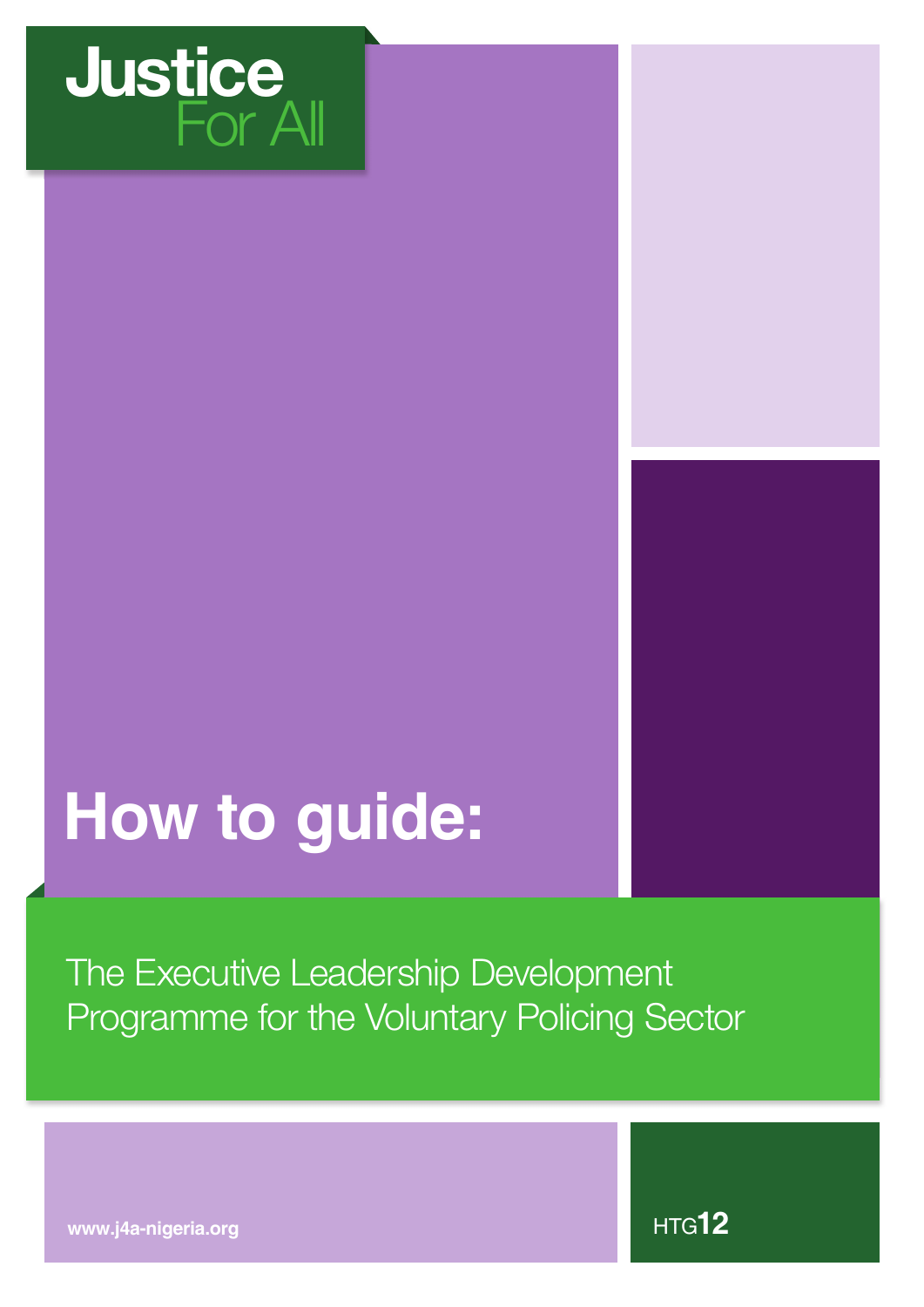## **What is the J4A 'How to' series?**

The guide is part of a series of products developed by J4A to communicate lessons learned from projects and pilots, to provide stakeholders with guidance on how to adapt and replicate the initiative in their own context.

## **Who is this 'How to' guide for?**

Influencers and decision makers in the justice sector (police, prisons, judiciary and civil society).

### **Reference tools**

Accompanying reference tools are available at www.j4a-nigeria.org or by request from info@j4a-nigeria.org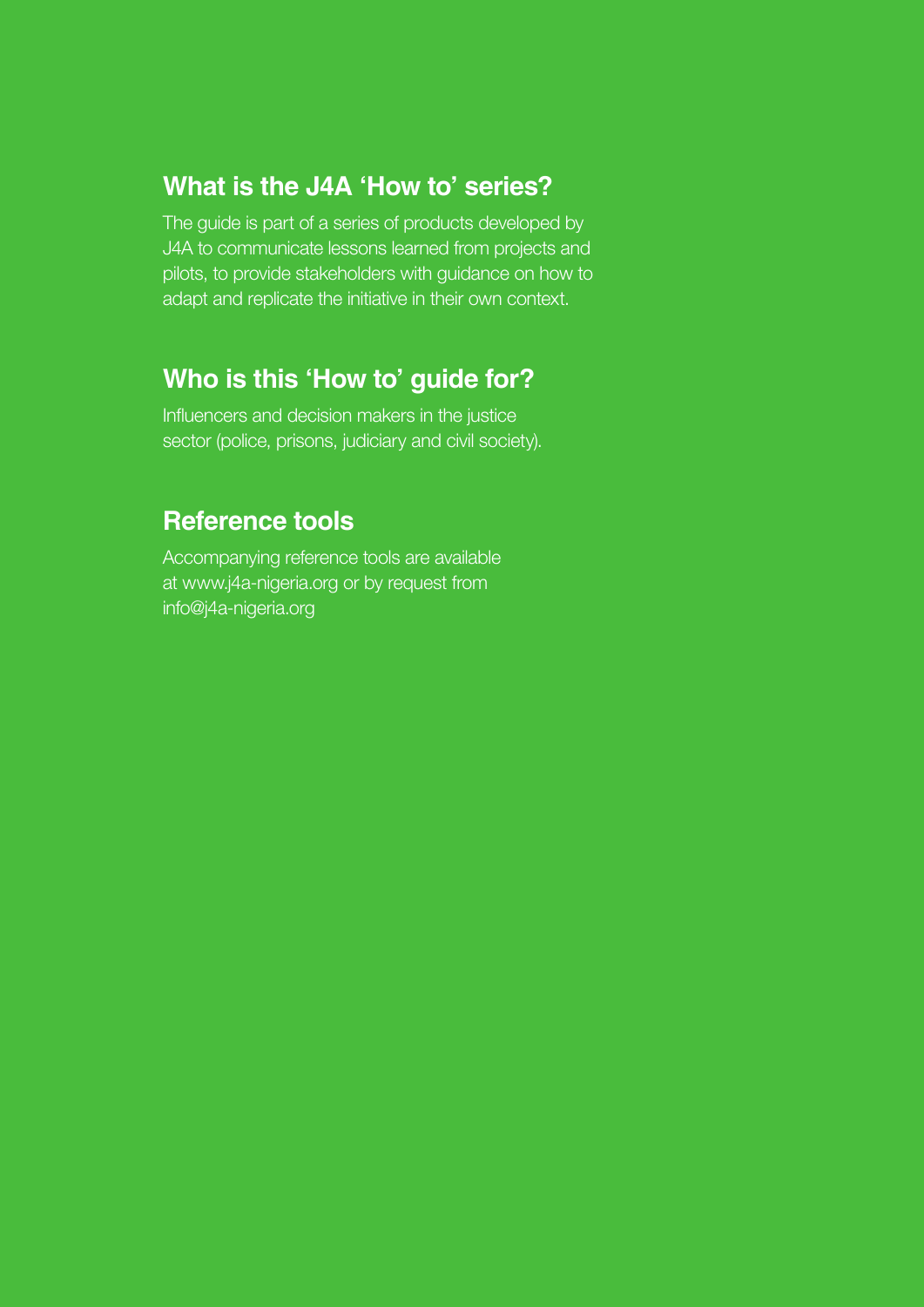## The problem

- Poor organisational management within the Voluntary Policing Sector (VPS). The recruitment procedures of many VPS groups are not well documented. Nor are they rigorous enough to prevent the recruitment of high- risk individuals.
- Many VPS groups operate in a rather *ad hoc*  manner reacting to requests rather than providing structured and focused services to the community.
- Poor financial management leading to lack of trust by community members and unwillingness to render financial support to VPS groups.
- Lack of standardised and structured training in aspects such as human rights, conflict management, dealing with the particular needs of women and children and crime prevention.
- Operational plans (e.g. patrol routes, timings or rosters) are prepared with little or no notice and

members have little guidance on what to do in a given situation (such as being called to the scene of a crime) relying instead on their instincts. This often leads to destruction of evidence at crime scenes or the escape of the perpetrator.

- Selective and discriminatory response to call for help from some members of the community based on religion, ethnicity, social status, sex etc.
- Involvement of VPS members in the perpetration of harmful traditional practices against women and girls and tolerance for acts of domestic violence.
- Illegal use of force and firearms by VPS groups.
- VPS groups assuming the role of police in the community.

#### **Background**

The pivotal role that VPS groups play in addressing the safety and security needs of poor communities is well documented and for many Nigerians, especially the poor, VPS groups are pre-eminent and in some cases the only groups they feel able to go to for their safety and security needs.

Bearing in mind the reliance of many citizens especially the poor on the VPS for their daily safety and security needs, the shortcomings of VPS groups need to be taken into consideration, and their capacity developed. This is very important in the area of service delivery and organisational management. It is only a well-trained, properly structured and managed VPS group that can effectively render service to its community members.

VPS groups need to understand that in policing their communities, they must do so within the law and as such a suspect is innocent until proven guilty and must not be tortured. They must respect human rights; help manage conflict so that it does not escalate; better manage their groups; and handle crime scenes with a lot of caution.

#### The **Executive Leadership Development Programme**

(ELDP) is designed to strengthen the capacity of VPS groups to deliver the services that citizens need and want with due regard for the law; and enhance their organisational and management capacity.

The ELDP has the potential of making the following *impact:*

- Bring about significant changes in the thinking and conduct of VPS groups in communities they serve.
- Increased confidence in VPS groups and trust that they will behave appropriately by responding to the safety and security needs of all members of the community.
- Better-organised and managed VPS groups with laid down procedures for recruitment, code of conduct, discipline, leadership and financial management.
- Increased desire and commitment by various stakeholders to partner with and support the operations of VPS groups.
- Early crime detection and warning signs of security threats in the community and planned early intervention.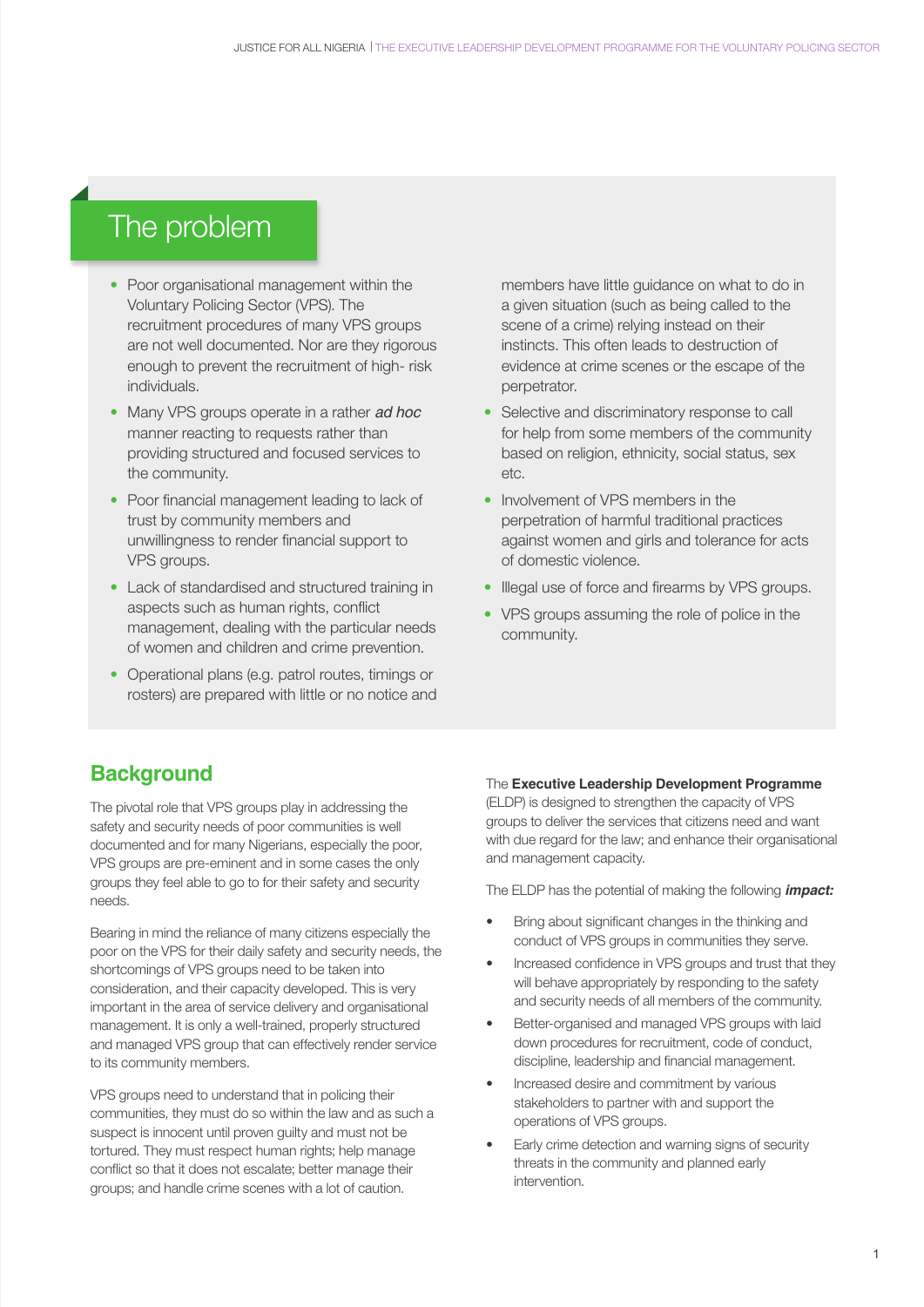#### **What you can do**

Introduce the Executive Development Leadership Programme (EDLP) in the state/local government/ community to ensure that VPS members are trained for the job they are expected to carry out.

The ELDP can be delivered in two ways. It can be a full time course of four (4) modules delivered over an eight (8) day period by the oversight ministry for state VPS executives. Or, secondly, as Step-Down Training buy delivering the 4 modules, over a two (2) days period by local government and community level.

The ELDP can be either a refresher course for already serving VPS officials; or when recruiting new VPS officials.

This guide provides further details on how to organize the ELDP. The Guide sets out the content of the training; the trainers; the agenda; and how to replicate.

#### **What you can achieve**

- Trained VPS operatives complementing the work of the police in providing security.
- Decreased report of VPS operatives engaged in extra judicial activities, and use of brute force.
- Early detection of safety and security challenges in the community through intelligence gathering.
- Better managed VPS groups where accountability and responsiveness are the keys words.
- Improved relationship between the police/VPS and members of the community because of improved service delivery.
- Better protection of crime scenes resulting in police being able to resolve crimes in the community.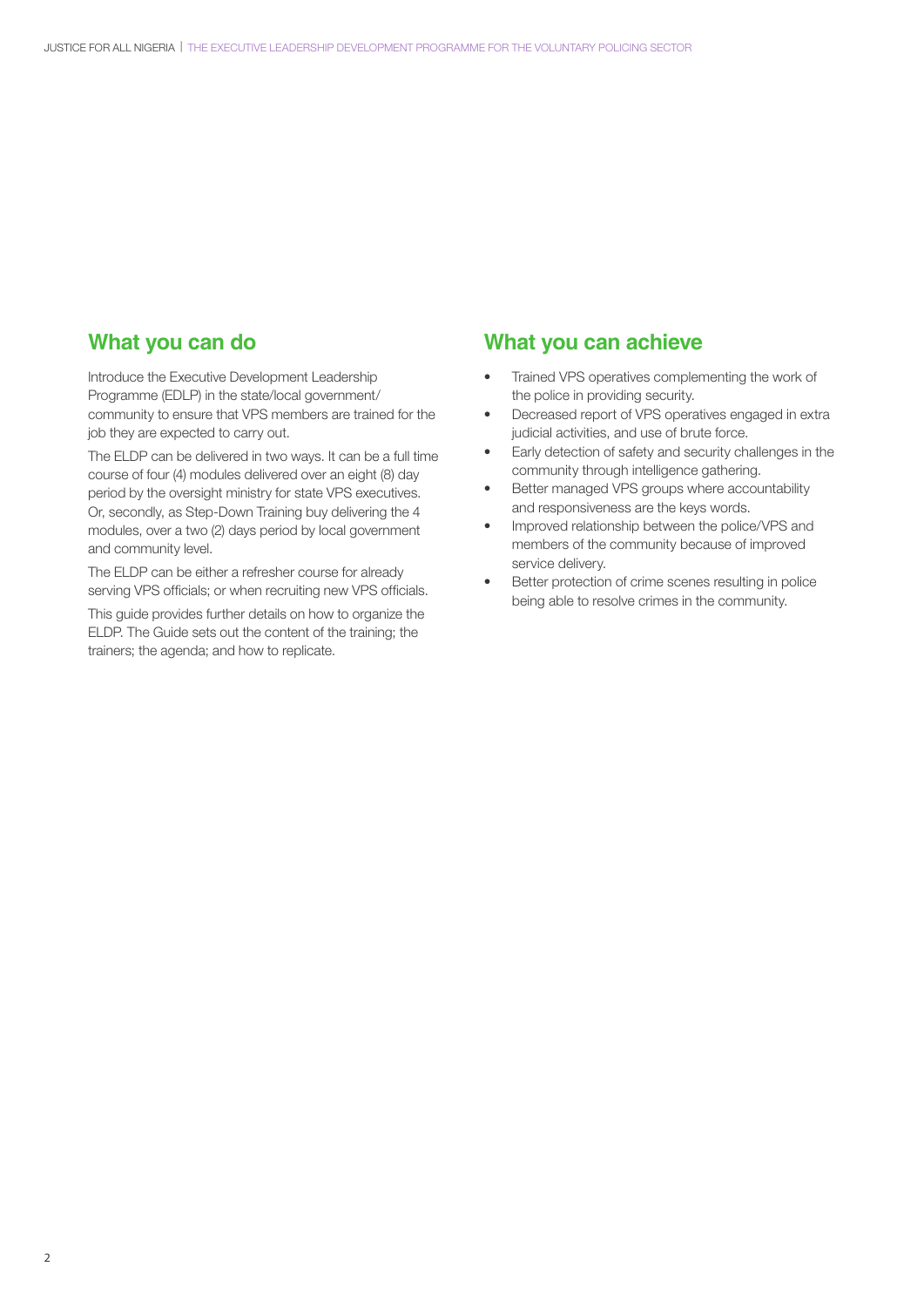## Executive Development Leadership Programme

#### **Key Principles**

- Commitment of the local and state governments to build the capacity of their VPS groups.
- Leadership of the VPS and their commitment to promote community peace and security.
- Commitment to learn which will bring about change in thoughts and attitude.
- Delivery of the training in the language spoken and understood by VPS members.
- Respect for human rights including the rights of women and children.
- Embracing democratic values.

#### **Steps for Implementation**

- 1. Developing a list of VPS officials to be trained.
- 2. Identifying the venue for the training and fixing a date.
- 3. Identifying/contacting the trainers (including the local community policing officer in the division) who must be able to train in the local language of the community if need be. Trainers can be sought from the Justice for All Nigeria Programme, the CLEEN Foundation, and other local organisations.
- 4. Put together writing materials needed for the training such as papers, pens, markers, etc.
- 5. Draw up a training agenda. Samples are available in the reference tools.
- 6. Consider certificates for the participants as a motivation and incentive tool.

#### **Cost Implications**

Organizing an ELDP for VPS has some cost implications, some of which can be avoided, if donations are sought from different sources. For example, the cost of the venue can be avoided if done in the Local Government Area (LGA) hall or community hall. Other costs to consider: lunch and/or refreshments (since participants will be there the whole day), writing materials (pen and paper), and honorariums for the trainers. Also, depending on where the VPS members are coming from, some transportation budget may be needed.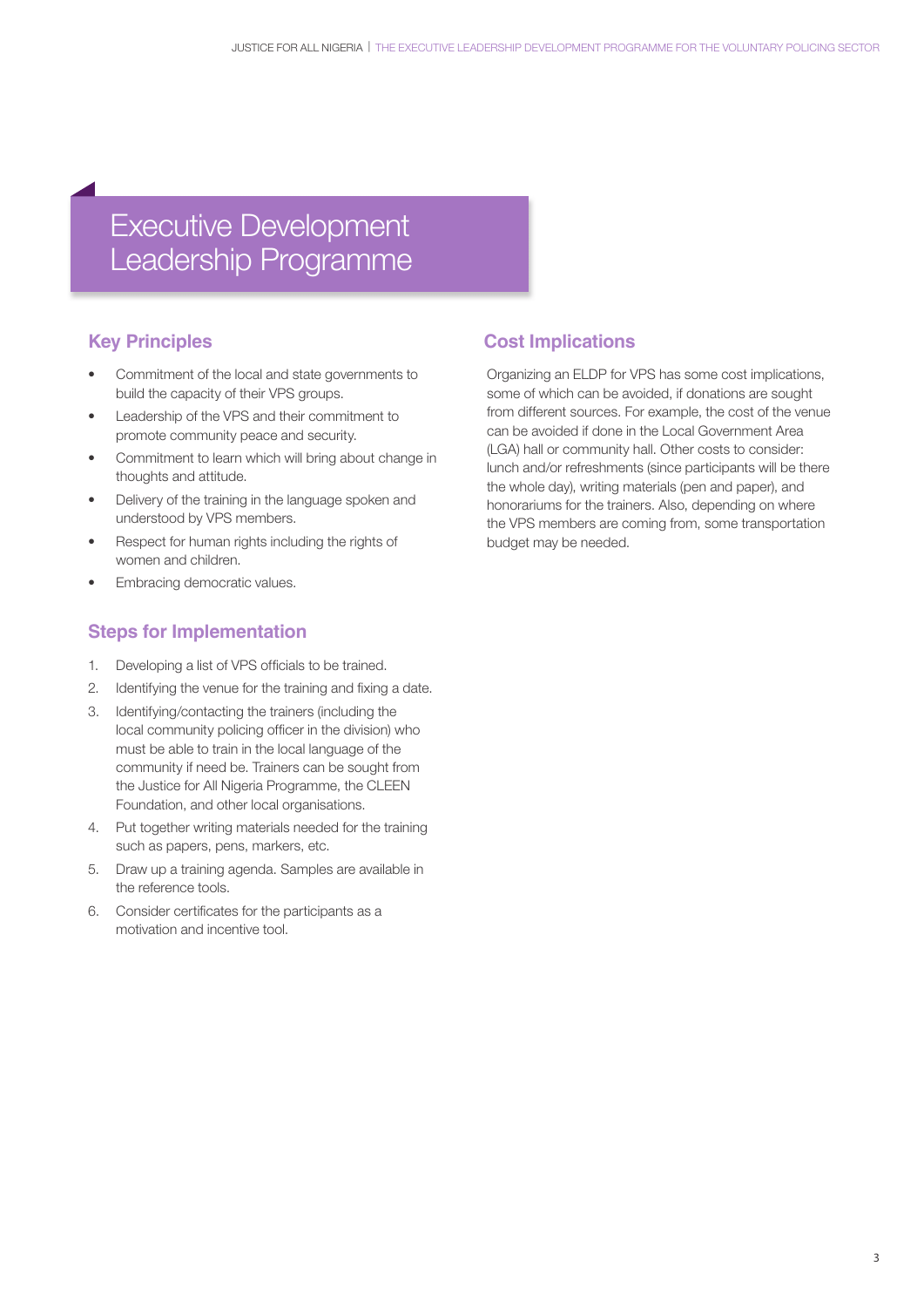# Lessons Learned

#### **Lesson 1:**

Developing an annual training schedule for VPS officials is good practice.

#### **Lesson 2:**

Training for VPS members at the point of inception is good practice that will ensure that members start off on a good note.

#### **Lesson 3:**

Training for those members already engaged will improve their service delivery and by so doing enhance good working relationships with the police.

#### **Lesson 4:**

Training on Basic Policing Skills and Crime Scene Management enhances effective and timely intelligence gathering on the part of VPS, and better management of crime scenes.

#### **Lesson 5:**

What seemed impossible to the VPS officials in terms of being active participants in preventing and responding to crime in close collaboration with the police suddenly becomes achievable due to the training.

#### **Lesson 6:**

With improved service delivery comes more trust in the VPS by community members and the local police.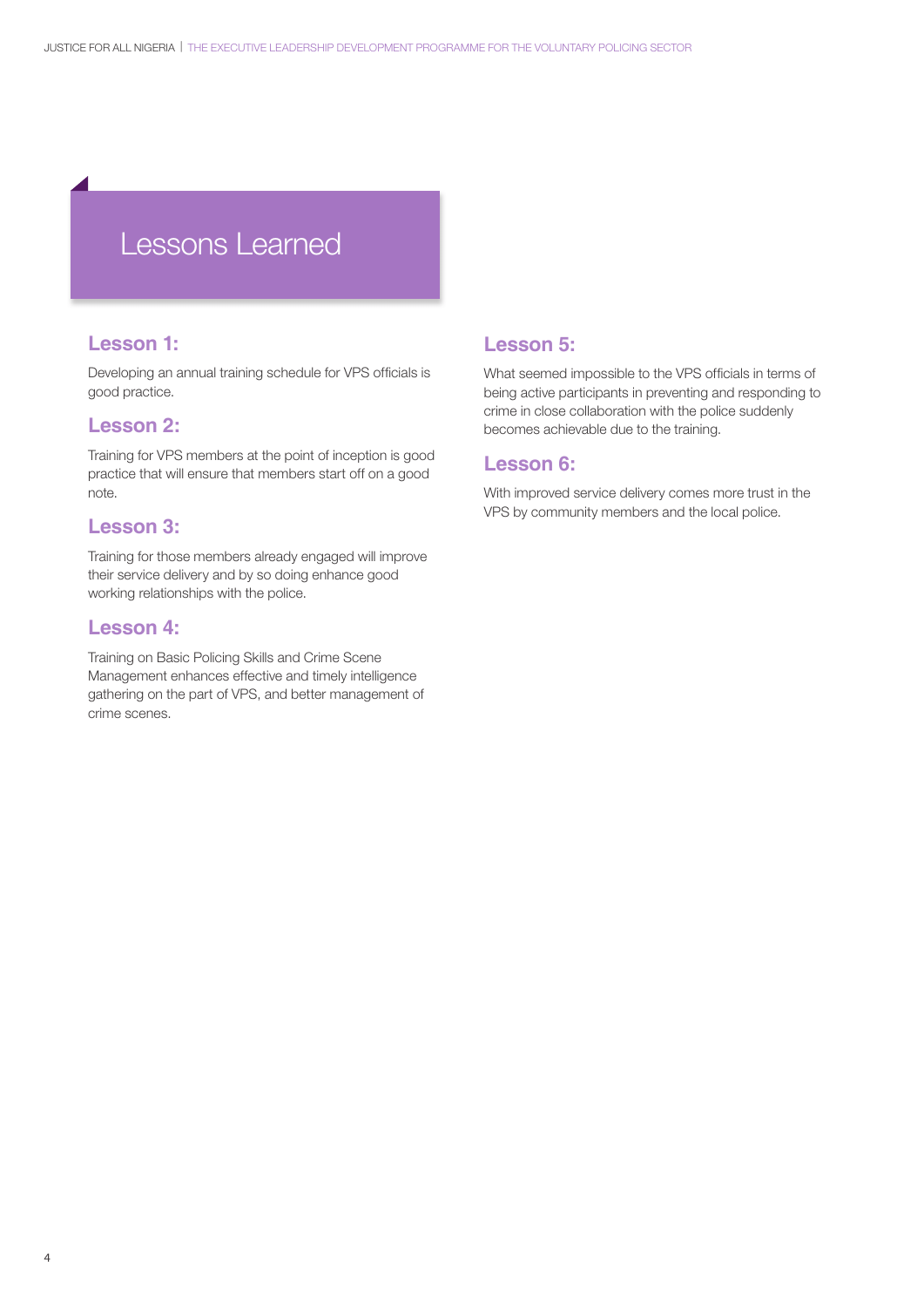#### **Improvements**

A successful ELDP can improve VPS service delivery and management. It can also lead to improved coordination and working with the NPF.

#### **Evaluation**

A number of tools have been introduced to assist the NPF to evaluate success, including household surveys to ascertain public satisfaction and exit surveys for those citizens who have cause to come to the police station. Furthermore, the training can be evaluated by asking participants for their views. Additional evaluations can be undertaken by administering questions/ feedback mechanisms to the community or to police officers in contact with the VPS.